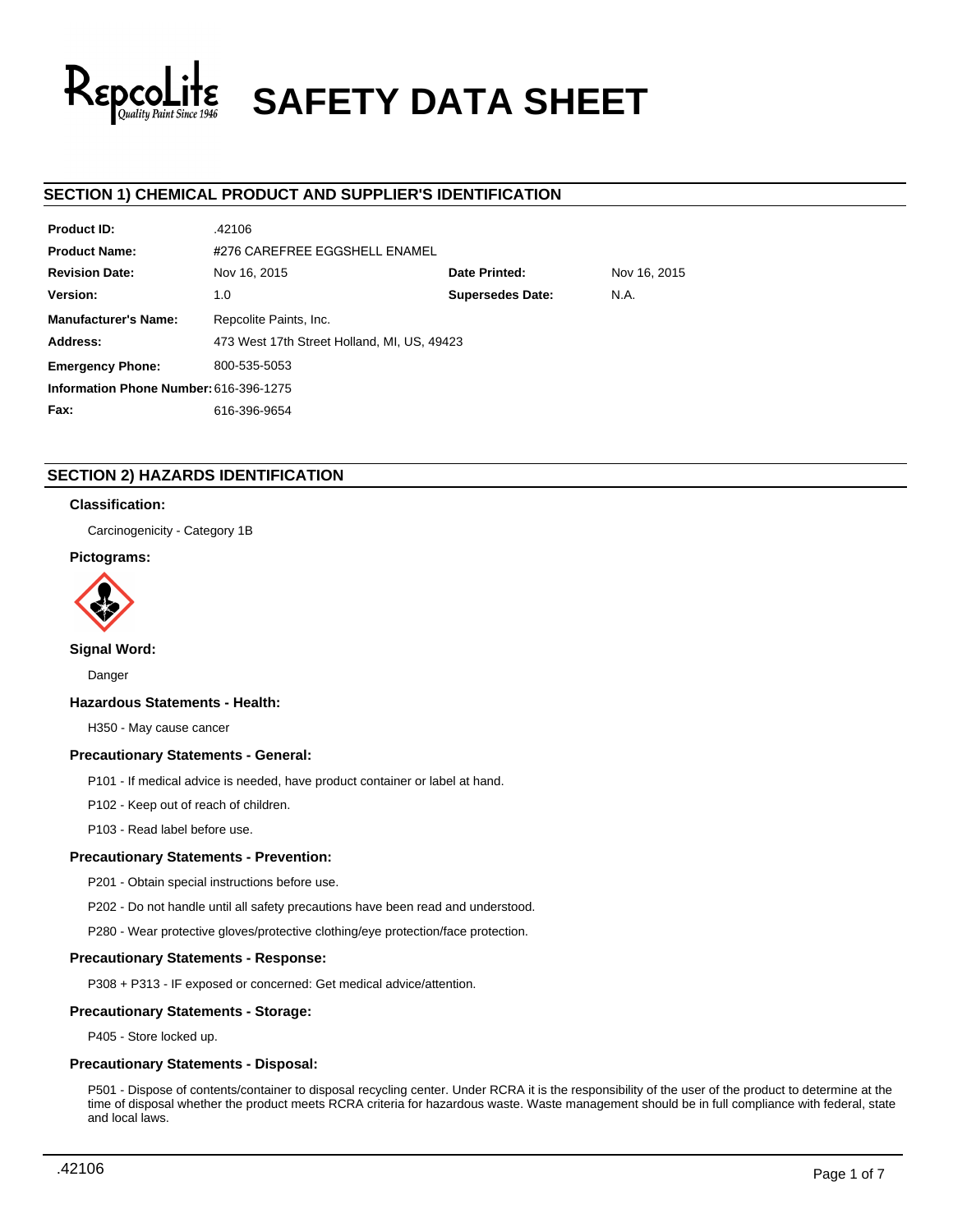## **SECTION 3) COMPOSITION / INFORMATION ON INGREDIENTS**

| <b>CAS</b>   | <b>Chemical Name</b>                                                               | % By Weight     |
|--------------|------------------------------------------------------------------------------------|-----------------|
| 0007732-18-5 | <b>WATER</b>                                                                       | $32\% - 53\%$   |
| 0001317-65-3 | CALCIUM CARBONATE                                                                  | 17% - 29%       |
| proprietary  | resin solids                                                                       | $5\% - 11\%$    |
| 0000057-55-6 | PROPYLENE GLYCOL                                                                   | $1.9\% - 4\%$   |
| 0025265-77-4 | 2,2,4-TRIMETHYL PENTANEDIOL 1,3-MONOISOBUTYRAT                                     | $0.2\% - 1.8\%$ |
| 0064742-46-7 | MINERAL SEAL OIL                                                                   | $0.0\% - 0.2\%$ |
| 0064742-54-7 | MINERAL OIL, PETROLEUM DISTILLATES, HYDROTREATED (MILD) HEAVY<br><b>PARAFFINIC</b> | $0.0\% - 0.2\%$ |
| 0000050-00-0 | <b>FORMALDEHYDE</b>                                                                | Trace           |

## **SECTION 4) FIRST-AID MEASURES**

#### **Inhalation:**

Remove source of exposure or move person to fresh air and keep comfortable for breathing.

Get medical advice/attention if you feel unwell or are concerned.

## **Skin Contact:**

Rinse/wash with lukewarm, gently flowing water (and mild soap) for 5 minutes or until product is removed. If skin irritation occurs or you feel unwell: Get medical advice/attention.

IF exposed or concerned: Get medical advice/attention.

#### **Eye Contact:**

If irritation occurs, cautiously rinse eyes with lukewarm, gently flowing water for 5 minutes, while holding the eyelids open. If eye irritation persists: Get medical advice/attention.

If you feel unwell or if concerned: Get medical advice/attention.

#### **Ingestion:**

Rinse mouth. If you feel unwell or are concerned : Get medical advice/attention.

## **SECTION 5) FIRE-FIGHTING MEASURES**

#### **Suitable Extinguishing Media:**

Dry chemical, foam, or carbon dioxide is recommended. Water spray is recommended to cool or protect exposed materials or structures. Carbon dioxide can displace oxygen. Use caution when applying carbon dioxide in confined spaces. Simultaneous use of foam and water on the same surface is to be avoided as water destroys the foam.

#### **Unsuitable Extinguishing Media:**

No data available.

#### **Specific Hazards in Case of Fire:**

Product will not burn but may spatter if temperature exceeds the boiling point of water. Dried solids can burn.

## **Fire-fighting Procedures:**

Isolate immediate hazard area and keep unauthorized personnel out. Stop spill/release if it can be done safely. Move undamaged containers from immediate hazard area if it can be done safely. Water spray may be useful in minimizing or dispersing vapors and to protect personnel. Water may be ineffective but can be used to cool containers exposed to heat or flame. Caution should be exercised when using water or foam as frothing may occur, especially if sprayed into containers of hot, burning liquid.

Dispose of fire debris and contaminated extinguishing water in accordance with official regulations.

## **Special Protective Actions:**

Wear protective pressure self-contained breathing apparatus (SCBA) and full turnout gear.

## **SECTION 6) ACCIDENTAL RELEASE MEASURES**

#### **Emergency Procedure:**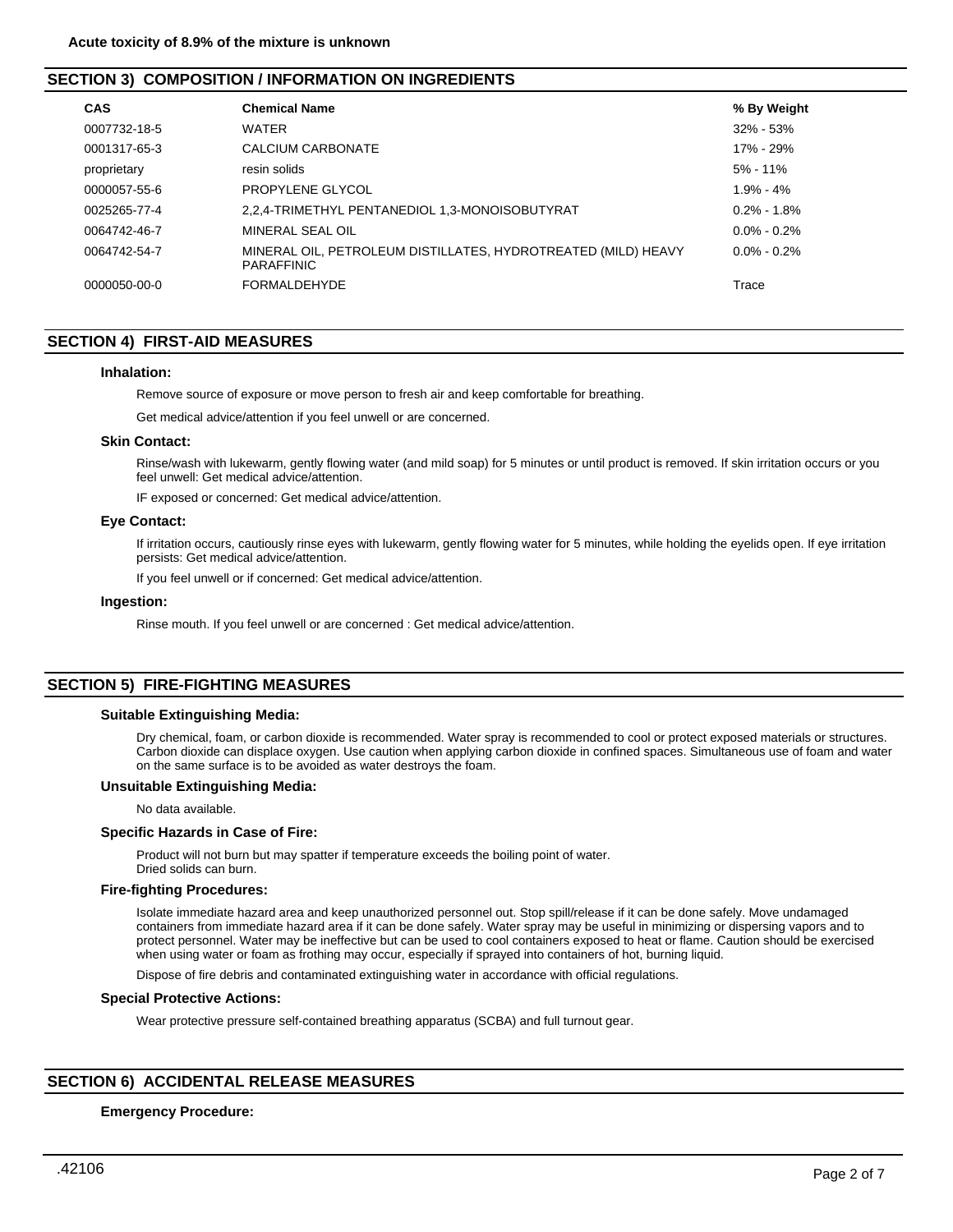ELIMINATE all ignition sources (no smoking, flares, sparks or flames in immediate area). Do not touch or walk through spilled material. Isolate hazard area and keep unnecessary people away. Remove all possible sources of ignition in the surrounding area. Notify authorities

if any exposure to the general public or the environment occurs or is likely to occur.

If spilled material is cleaned up using a regulated solvent, the resulting waste mixture may be regulated.

#### **Recommended Equipment:**

Positive pressure, full-face piece self-contained breathing apparatus SCBA), or positive pressure supplied air respirator with escape SCBA (NIOSH approved).

#### **Personal Precautions:**

Avoid breathing vapor. Avoid contact with skin, eye or clothing. Do not touch damaged containers or spilled materials unless wearing appropriate protective clothing.

#### **Environmental Precautions:**

Stop spill/release if it can be done safely. Prevent spilled material from entering sewers, storm drains, other unauthorized drainage systems and natural waterways by using sand, earth, or other appropriate barriers.

## **Methods and Materials for Containment and Cleaning up:**

Dike area to contain spill.

Absorb spill with inert absorbent.

## **SECTION 7) HANDLING AND STORAGE**

#### **General:**

Wash hands after use. Do not get in eyes, on skin or on clothing. Do not breathe vapors or mists. Use good personal hygiene practices. Eating, drinking and smoking in work areas is prohibited. Remove contaminated clothing and protective equipment before entering eating areas.

#### **Ventilation Requirements:**

Use only with adequate ventilation to control air contaminants to their exposure limits. The use of local ventilation is recommended to control emissions near the source.

#### **Storage Room Requirements:**

Keep container(s) tightly closed and properly labeled. Store in cool, dry, well-ventilated areas away from heat, direct sunlight, strong oxidizers and any incompatibilities. Store in approved containers and protect against physical damage. Keep containers securely sealed when not in use. Indoor storage should meet OSHA standards and appropriate fire codes. Containers that have been opened must be carefully resealed to prevent leakage. Empty containers retain residue and may be dangerous. Use non-sparking ventilation systems, approved explosion-proof equipment and intrinsically safe electrical systems in areas where this product is used and stored.

Keep from freezing.

## **SECTION 8) EXPOSURE CONTROLS, PERSONAL PROTECTION**

## **Eye Protection:**

Wear eye protection with side shields or goggles. Wear indirect-vent, impact and splash resistant goggles when working with liquids. If additional protection is needed for entire face, use in combination with a face shield.

#### **Skin Protection:**

Use of gloves approved to relevant standards made from the following materials may provide suitable chemical protection: PVC, neoprene or nitrile rubber gloves. Suitability and durability of a glove is dependent on usage, e.g. frequency and duration of contact, chemical resistance of glove material, glove thickness, dexterity. Always seek advice from glove suppliers. Contaminated gloves should be replaced. Use of an apron and over- boots of chemically impervious materials such as neoprene or nitrile rubber is recommended to avoid skin sensitization. The type of protective equipment must be selected according to the concentration and amount of the dangerous substance at the specific workplace. Launder soiled clothes or properly disposed of contaminated material, which cannot be decontaminated.

#### **Respiratory Protection:**

If engineering controls do not maintain airborne concentrations to a level which is adequate to protect worker, a respiratory protection program that meets or is equivalent to OSHA 29 CFR 1910.134 and ANSI Z88.2 should be followed. Check with respiratory protective equipment suppliers.

## **Appropriate Engineering Controls:**

Provide exhaust ventilation or other engineering controls to keep the airborne concentrations of vapors below their respective threshold limit value.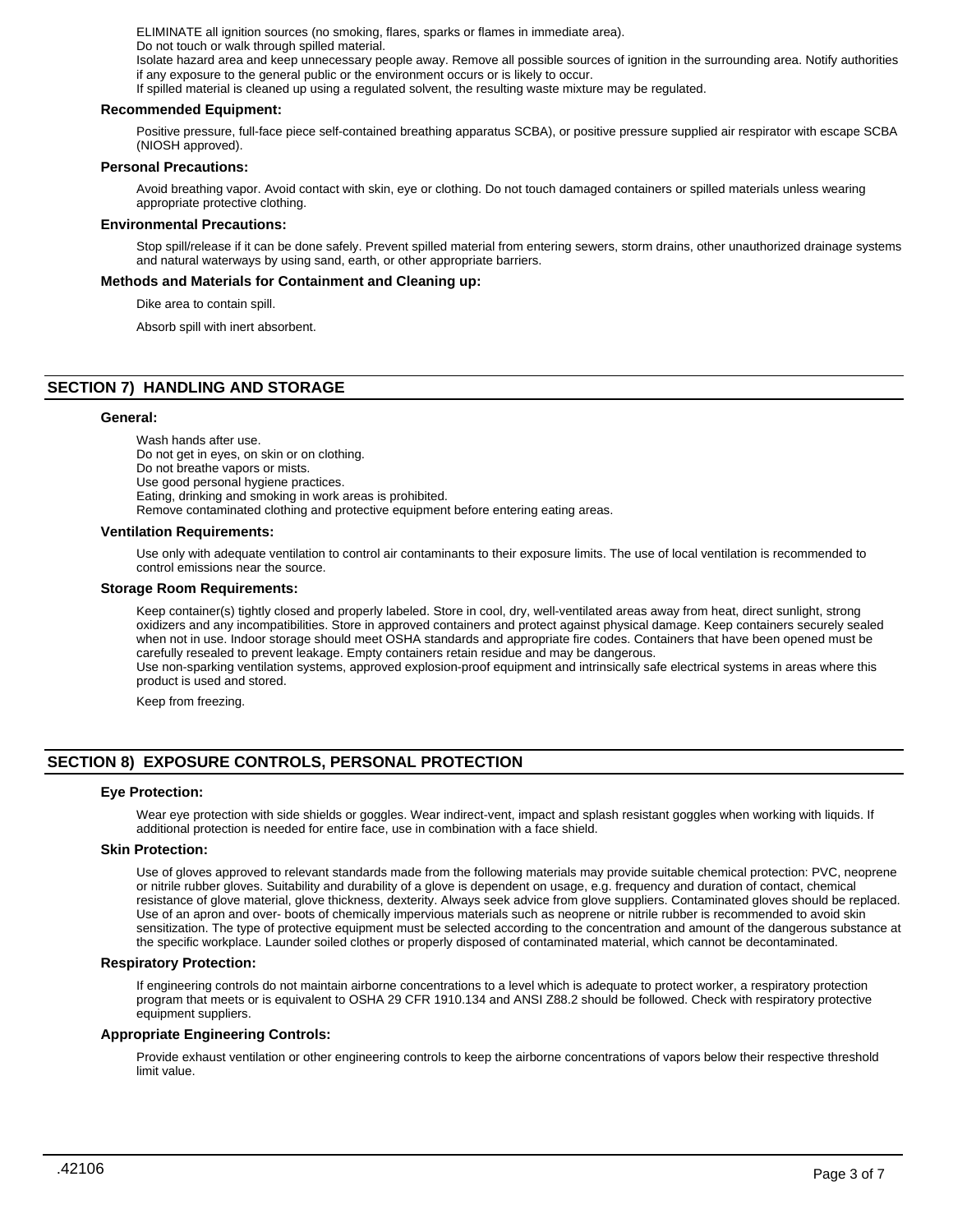| <b>Chemical Name</b>                                                                                                | <b>OSHA</b><br>TWA<br>(ppm) | <b>OSHA</b><br>TWA<br>(mg/m3) | <b>OSHA</b><br><b>STEL</b><br>(ppm) | <b>OSHA</b><br><b>STEL</b><br>(mg/m3) | <b>OSHA</b><br>Tables (Z1,<br>Z2, Z3) | <b>OSHA</b><br>Carcinogen | <b>OSHA</b><br>Skin<br>designation | <b>NIOSH</b><br><b>TWA</b><br>(ppm) | <b>NIOSH</b><br>TWA<br>(mg/m3) | <b>NIOSH</b><br><b>STEL</b><br>(ppm) | <b>NIOSH</b><br><b>STEL</b><br>(mg/m3) | <b>NIOSH</b><br>Carcinogen |
|---------------------------------------------------------------------------------------------------------------------|-----------------------------|-------------------------------|-------------------------------------|---------------------------------------|---------------------------------------|---------------------------|------------------------------------|-------------------------------------|--------------------------------|--------------------------------------|----------------------------------------|----------------------------|
| <b>CALCIUM</b><br><b>CARBONATE</b>                                                                                  |                             | $[15]$ ; $[5 (a)]$ ;          |                                     |                                       |                                       |                           |                                    |                                     | 10,5a                          |                                      |                                        |                            |
| <b>FORMALDEHYDE</b>                                                                                                 | 0.75(a)                     |                               | 21<br>15minutes                     |                                       | 1,2                                   | и                         |                                    | 0.016b                              |                                |                                      |                                        |                            |
| MINERAL OIL,<br><b>PETROLEUM</b><br><b>DISTILLATES.</b><br><b>HYDROTREATED</b><br>(MILD) HEAVY<br><b>PARAFFINIC</b> | 500                         | 2000                          |                                     |                                       |                                       |                           |                                    |                                     |                                |                                      |                                        |                            |
| MINERAL SEAL OIL                                                                                                    | 500                         | 2000                          |                                     |                                       |                                       |                           |                                    |                                     |                                |                                      |                                        |                            |

| <b>Chemical Name</b>                                                                                  | <b>ACGIH</b><br><b>TWA</b><br>(ppm) | <b>ACGIH</b><br><b>TWA</b><br>(mq/m3) | <b>ACGIH</b><br><b>STEL</b><br>(ppm) | <b>ACGIH</b><br><b>STEL</b><br>(mg/m3) | <b>ACGIH</b><br>Carcinogen | <b>ACGIH</b><br><b>Notations</b> | <b>ACGIH</b><br><b>TLV Basis</b> |
|-------------------------------------------------------------------------------------------------------|-------------------------------------|---------------------------------------|--------------------------------------|----------------------------------------|----------------------------|----------------------------------|----------------------------------|
| <b>CALCIUM</b><br>CARBONATE                                                                           |                                     |                                       |                                      |                                        |                            |                                  |                                  |
| <b>FORMALDEHYDE</b>                                                                                   |                                     |                                       | C <sub>0.3</sub>                     |                                        | A2                         | SEN: A2                          | URT & eye<br>irr                 |
| MINERAL OIL,<br>PETROLEUM<br>DISTILLATES,<br><b>HYDROTREATED</b><br>(MILD) HEAVY<br><b>PARAFFINIC</b> |                                     |                                       |                                      |                                        |                            |                                  |                                  |
| MINERAL SEAL OIL                                                                                      |                                     |                                       |                                      |                                        |                            |                                  |                                  |

A2 - Suspected Human Carcinogen, irr - Irritation, URT - Upper respiratory tract

## **SECTION 9) PHYSICAL AND CHEMICAL PROPERTIES**

## **Physical and Chemical Properties**

| Density<br>% Solids By Weight<br><b>VOC Actual</b><br><b>Specific Gravity</b><br>% VOC<br>Density VOC | 10.50242 lb/gal<br>39.89950%<br>0.59161 lb/gal<br>1.25847<br>5.63310%<br>0.59161 lb/gal |
|-------------------------------------------------------------------------------------------------------|-----------------------------------------------------------------------------------------|
| Appearance                                                                                            | N/A                                                                                     |
| Odor Threshold                                                                                        | N/A                                                                                     |
| <b>Odor Description</b>                                                                               | N/A                                                                                     |
| pH                                                                                                    | N/A                                                                                     |
| <b>Water Solubility</b>                                                                               | N/A                                                                                     |
| Flammability                                                                                          | N/A                                                                                     |
| Flash Point Symbol                                                                                    | N/A                                                                                     |
| Flash Point                                                                                           | N/A                                                                                     |
| Viscosity                                                                                             | N/A                                                                                     |
| Lower Explosion Level                                                                                 | N/A                                                                                     |
| <b>Upper Explosion Level</b>                                                                          | N/A                                                                                     |
| Vapor Pressure                                                                                        | N/A                                                                                     |
| Vapor Density                                                                                         | <b>NA</b>                                                                               |
| <b>Freezing Point</b>                                                                                 | N/A                                                                                     |
| <b>Melting Point</b>                                                                                  | N/A                                                                                     |
| Low Boiling Point                                                                                     | N/A                                                                                     |
|                                                                                                       |                                                                                         |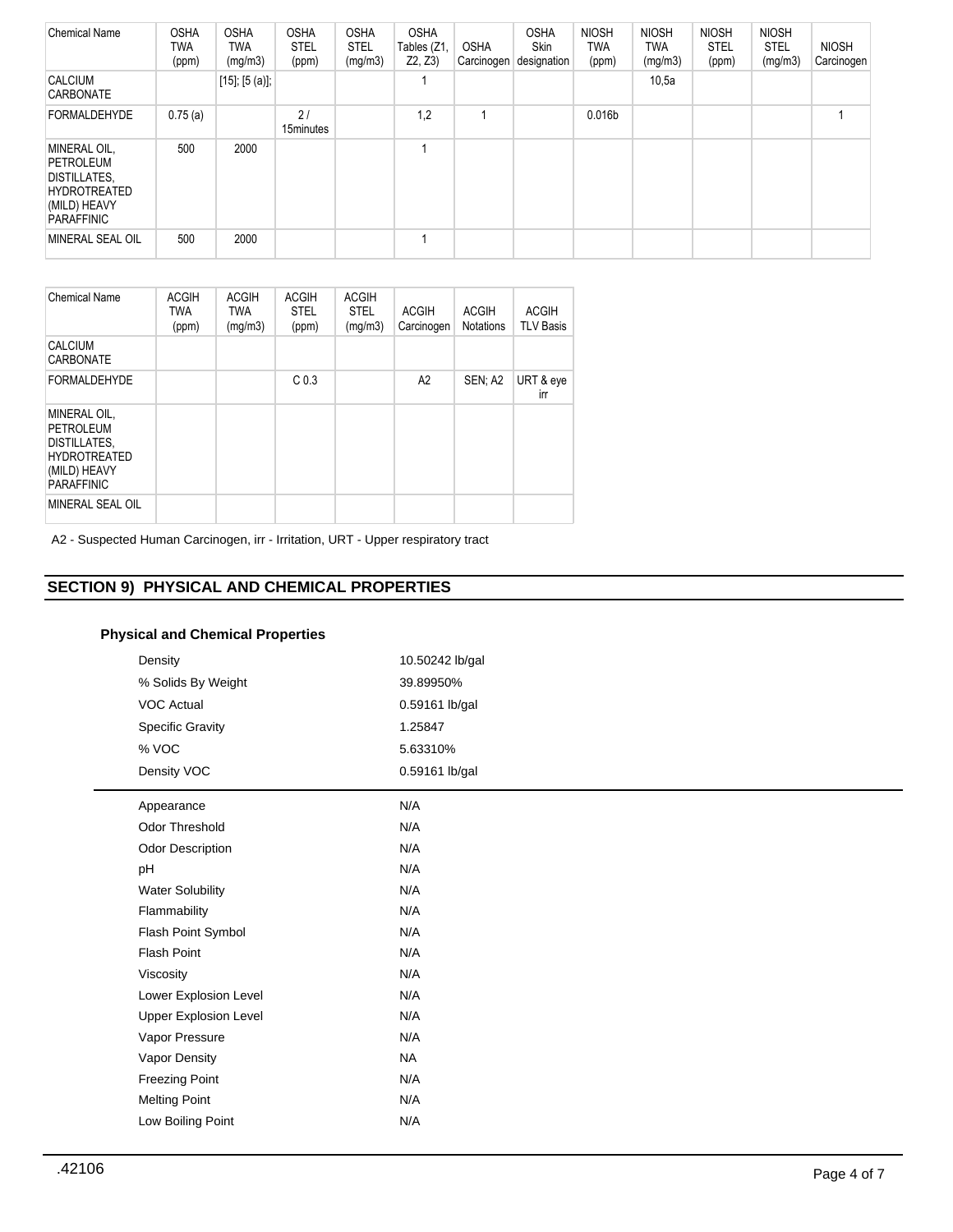| High Boiling Point      | N/A |
|-------------------------|-----|
| Auto Ignition Temp      | N/A |
| Decomposition Pt        | N/A |
| <b>Evaporation Rate</b> | N/A |
| Coefficient Water/Oil   | N/A |

## **SECTION 10) STABILITY AND REACTIVITY**

## **Stability:**

Stable.

## **Conditions to Avoid:**

Not Available.

## **Hazardous Reactions/Polymerization:**

No data available.

## **Incompatible Materials:**

Strong oxidizers.

## **Hazardous Decomposition Products:**

Burning of dried solids may give off oxides of carbon and nitrogen.

## **SECTION 11) TOXICOLOGICAL INFORMATION**

## **Specific Target Organ Toxicity - Repeated Exposure:**

No Data Available

## **Specific Target Organ Toxicity - Single Exposure:**

No Data Available

## **Acute Toxicity:**

Inhalation may produce symptoms of headache and nausea in poorly ventilated areas.

## **Skin Corrosion/Irritation:**

Prolonged contact may produce temporary reddening of skin.

#### **Serious Eye Damage/Irritation:**

Direct contact may cause eye irritation.

## **Respiratory/Skin Sensitization:**

May contain products the will irritate mucous membrane and respiratory tract.

### **Germ Cell Mutagenicity:**

No Data Available

## **Carcinogenicity:**

May cause cancer

## **Reproductive Toxicity:**

No Data Available

## **Aspiration Hazard:**

No Data Available

#### 0000050-00-0 FORMALDEHYDE

LC50 (rat): 8000 ppm (4-hour exposure) (24)

LD50 (oral, male rat): 2500 mg/kg (25)

LD50 (oral, rat): 2920 mg/kg (26)

LD50 (dermal, guinea pig): greater than 15000 mg/kg (cited as greater than 0.94 mL/kg) (27) LD50 (dermal, rat): 5070 mg/kg (28, unconfirmed)

0001317-65-3 CALCIUM CARBONATE

LD50 (oral, rat): 6450 mg/kg (10; unconfirmed)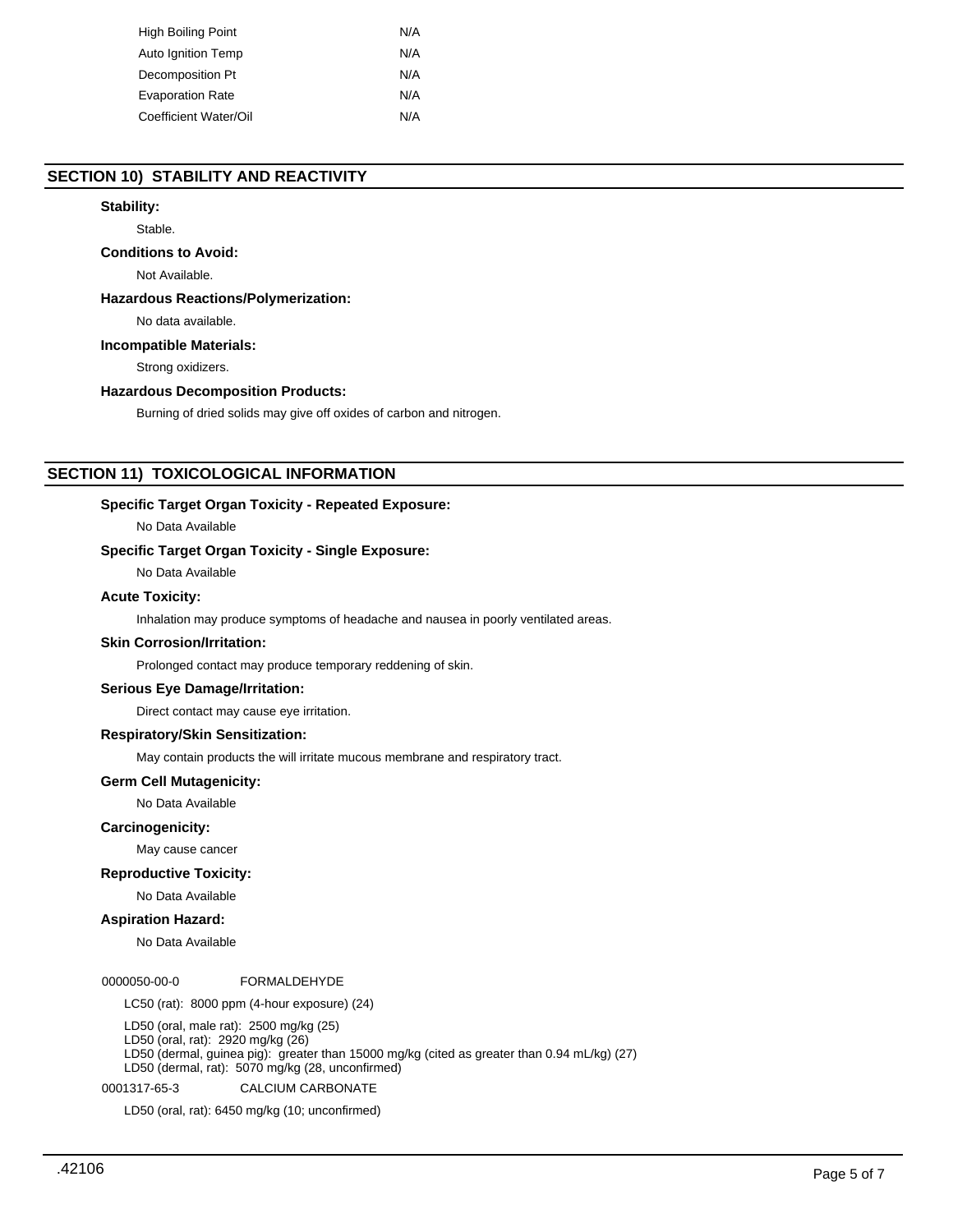### 0064742-54-7 MINERAL OIL, PETROLEUM DISTILLATES, HYDROTREATED (MILD) HEAVY PARAFFINIC

LD50 (Rodent - rat, Oral) : >15 gm/kg ,Toxic effects : Details of toxic effects not reported other than lethal dose value. LD50(Rodent- rabbit, Administration onto the skin) : >5 gm/kg, Toxic effects : Details of toxic effects not reported other than lethal dose value.

#### **Chronic Exposure**

0000050-00-0 FORMALDEHYDE

Formaldehyde is classified as a Suspected Human Carcinogen (A2) by ACGIH, and as Probably Carcinogenic to Humans (Group 2A) by IARC. Formaldehyde has caused cancer in test animals.

Formaldehyde has caused cancer in test animals at high concentrations (5-15ppm).

## **SECTION 12) ECOLOGICAL INFORMATION**

#### **Persistence and Degradability:**

No data available.

## **Bio-accumulative Potential:**

No data available.

## **Mobility in Soil:**

No data available.

#### **Toxicity:**

No Data Available

#### **Other adverse effects:**

No data available.

## **Bio-accumulative Potential**

0064742-54-7 MINERAL OIL, PETROLEUM DISTILLATES, HYDROTREATED (MILD) HEAVY PARAFFINIC

Contains constituents with the potential to bioaccumulate.

## **Mobility in Soil**

0064742-54-7 MINERAL OIL, PETROLEUM DISTILLATES, HYDROTREATED (MILD) HEAVY PARAFFINIC

Liquid under most environmental conditions. Floats on water. If it enters soil, it will adsorb to soil particles and will not be mobile.

## **SECTION 13) DISPOSAL CONSIDERATIONS**

#### **Waste Disposal:**

Under RCRA it is the responsibility of the user of the product to determine at the time of disposal whether the product meets RCRA criteria for hazardous waste. Waste management should be in full compliance with federal, state and local laws.

Empty Containers retain product residue which may exhibit hazards of material, therefore do not pressurize, cut, glaze, weld or use for any other purposes. Return drums to reclamation centers for proper cleaning and reuse.

## **SECTION 14) TRANSPORT INFORMATION**

## **U.S. DOT Information:**

Not regulated by the US Department of Transportation.

#### **IMDG Information:**

No data available.

## **IATA Information:**

No data available.

## **SECTION 15) REGULATORY INFORMATION**

| CAS          | <b>Chemical Name</b> | % By Weight   | <b>Regulation List</b> |
|--------------|----------------------|---------------|------------------------|
| 0007732-18-5 | <b>WATER</b>         | $-53%$<br>32% | ' TSCA                 |